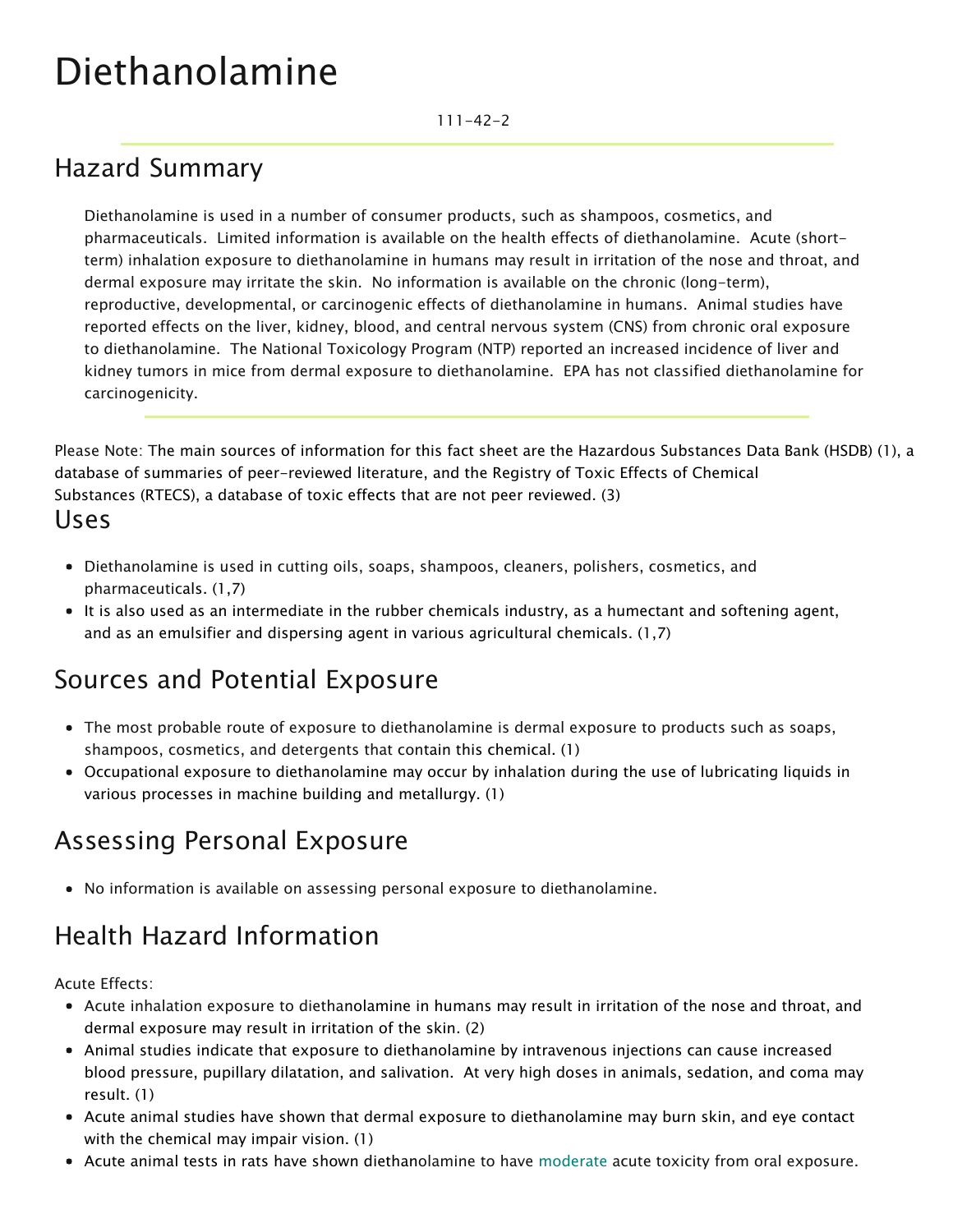Chronic Effects (Noncancer):

- No information is available on the chronic effects of diethanolamine in humans.
- Animal studies have reported effects on the liver, kidney, blood, and CNS from chronic oral exposure to diethanolamine. (4,7)
- Skin lesions were observed in mice following daily topical administration of diethanolamine. (7)
- EPA has not established a Reference Concentration ([RfC\)](https://www.epa.gov/haps/health-effects-notebook-glossary) or a Reference Dose ([RfD](https://www.epa.gov/haps/health-effects-notebook-glossary)) for diethanolamine.
- The California Environmental Protection Agency (CalEPA) has establ 3 ished a chronic reference exposure level

of 0.02 milligrams per cubic meter (mg/m ) for diethanolamine based on effects on the blood in rats. The CalEPA reference exposure level is a concentration at or below which adverse health effects are not likely to occur. It is not a direct estimator of risk but rather a reference point to gauge the potential effects. At lifetime exposures increasingly greater than the reference exposure level, the potential for adverse health effects increases. (7)

Reproductive/Developmental Effects:

- No information is available on the reproductive or developmental effects of diethanolamine in humans.
- Animal studies have reported testicular degeneration and reduced sperm motility and count from oral exposure to diethanolamine. (10)

Cancer Risk:

- No information is available on the carcinogenic effects of diethanolamine in humans.
- The NTP reported an increased incidence of liver and kidney tumors in mice and no increased incidence in rats from dermal exposure to diethanolamine. (4)
- EPA has not classified diethanolamine for carcinogenicity.

#### Physical Properties

- Diethanolamine is a colorless powder or liquid with a slight ammonia-like odor. (4)
- The odor threshold for diethanolamine is 0.27 parts per million (ppm). (5)
- The chemical formula for diethanolamine is C 4 H 11 NO 2 , and the molecular weight is 105.1 g/mol. (6)
- The vapor pressure for diethanolamine is 0.577 mm Hg at 25 °C, and it has a log octanol/water partition coefficient (log K ) of  $-1.46$ . (6)

Conversion Factors:

To convert concentrations in air (at 25 °C) from ppm to mg/m<sup>3</sup>: mg/m<sup>3</sup> = (ppm) × (molecular weight of the  $\mathsf{compound}) / (24.45)$ . For diethanolamine: 1 ppm = 4.3 mg/m.

Health Data from Inhalation Exposure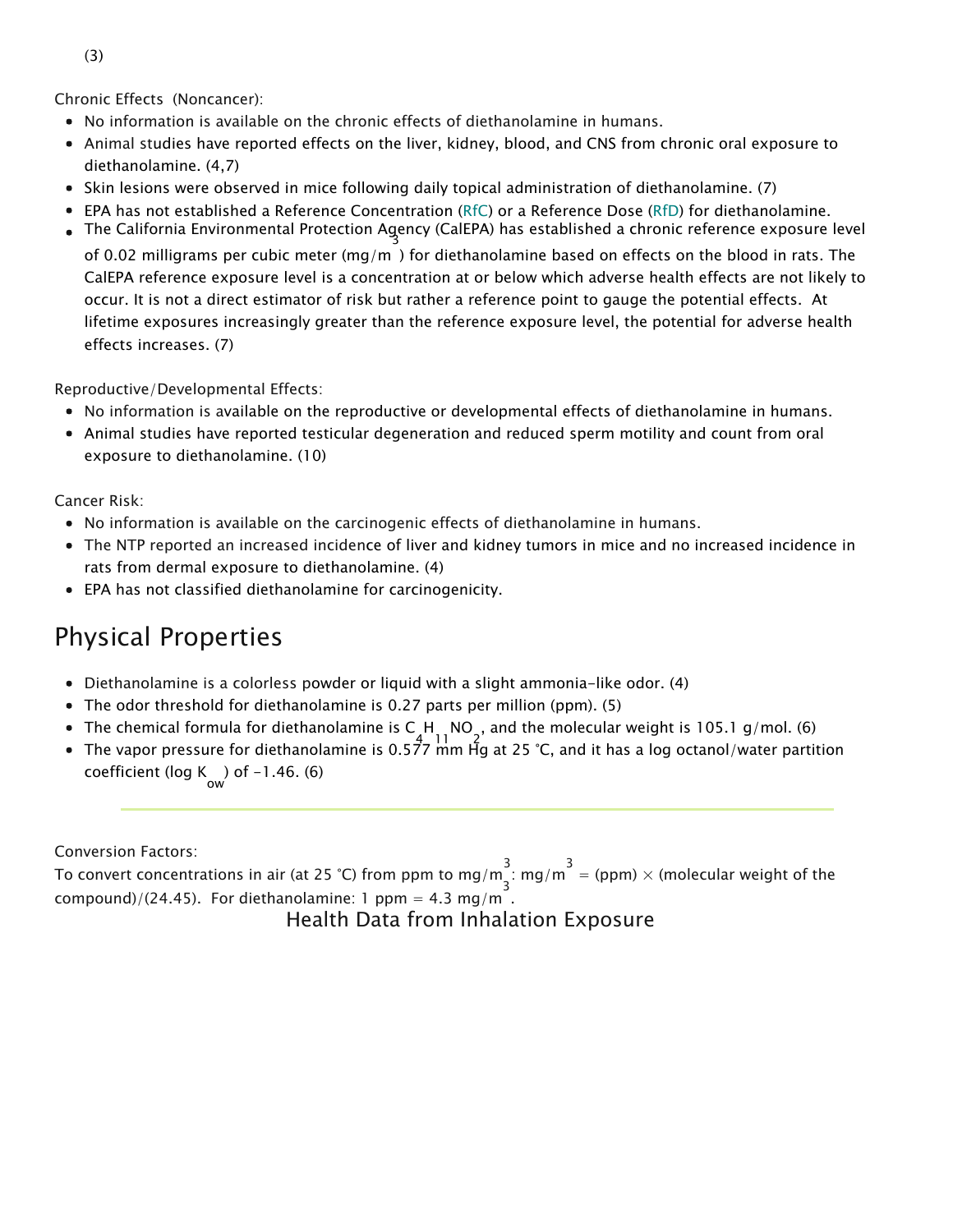

ACGIH TLV--American Conference of Governmental and Industrial Hygienists' threshold limit value expressed as a time-weighted average; the concentration of a substance to which most workers can be exposed without adverse effect.

NIOSH REL --National Institute of Occupational Safety and Health's recommended exposure limit; NIOSHrecommended exposure limit for an 8- or 10-h time-weighted-average exposure and/or ceiling.

The health and regulatory values cited in this factsheet were obtained in December 1999.

a Health numbers are toxicological numbers from animal testing or risk assessment values developed by EPA. b

 Regulatory numbers are values that have been incorporated in Government regulations, while advisory numbers are nonregulatory values provided by the Government or other groups as advice. NIOSH and ACGIH numbers are advisory.

Summary created in April 1992, updated January 2000

#### References

- 1. U.S. Department of Health and Human Services. Hazardous Substances Data Bank [\(HSDB, online database](http://toxnet.nlm.nih.gov/)). National Toxicology Information Program, National Library of Medicine, Bethesda, MD. 1993.
- 2. New Jersey Department of Health. Hazardous Substance Fact Sheet on Diethanolamine. New Jersey Department of Health, Trenton, NJ. 1989.
- 3. U.S. Department of Health and Human Services. Registry of Toxic Effects of Chemical Substances (RTECS, online database). National Toxicology Information Program, National Library of Medicine, Bethesda, MD. 1993.
- 4. [National Toxicology Program. Toxicology and Carcinogenesis Studies of Diethanolamine \(CAS No. 111-42-](http://ntp-server.niehs.nih.gov/htdocs/LT-studies/tr478.html) 2) in F344/N Rats and B6C3F<sub>,</sub> Mice (Dermal Studies). TR No. 478. U.S. Department of Health and Human 1 Services, Public Health Service, [National Institu](http://ntp-server.niehs.nih.gov/htdocs/LT-studies/tr478.html)tes of Health, Bethesda, MD. 1999.
- 5. J.E. Amoore and E. Hautala. Odor as an aid to chemical safety: Odor thresholds compared with threshold limit values and volatilities for 214 industrial chemicals in air and water dilution. Journal of Applied Toxicology, 3(6):272-290. 1983.
- 6. [U.S. Environmental Protection Agency. Assessment Tools for the Evaluation of Risk \(ASTER, online](https://www.epa.gov/med/Prods_Pubs/aster.htm)